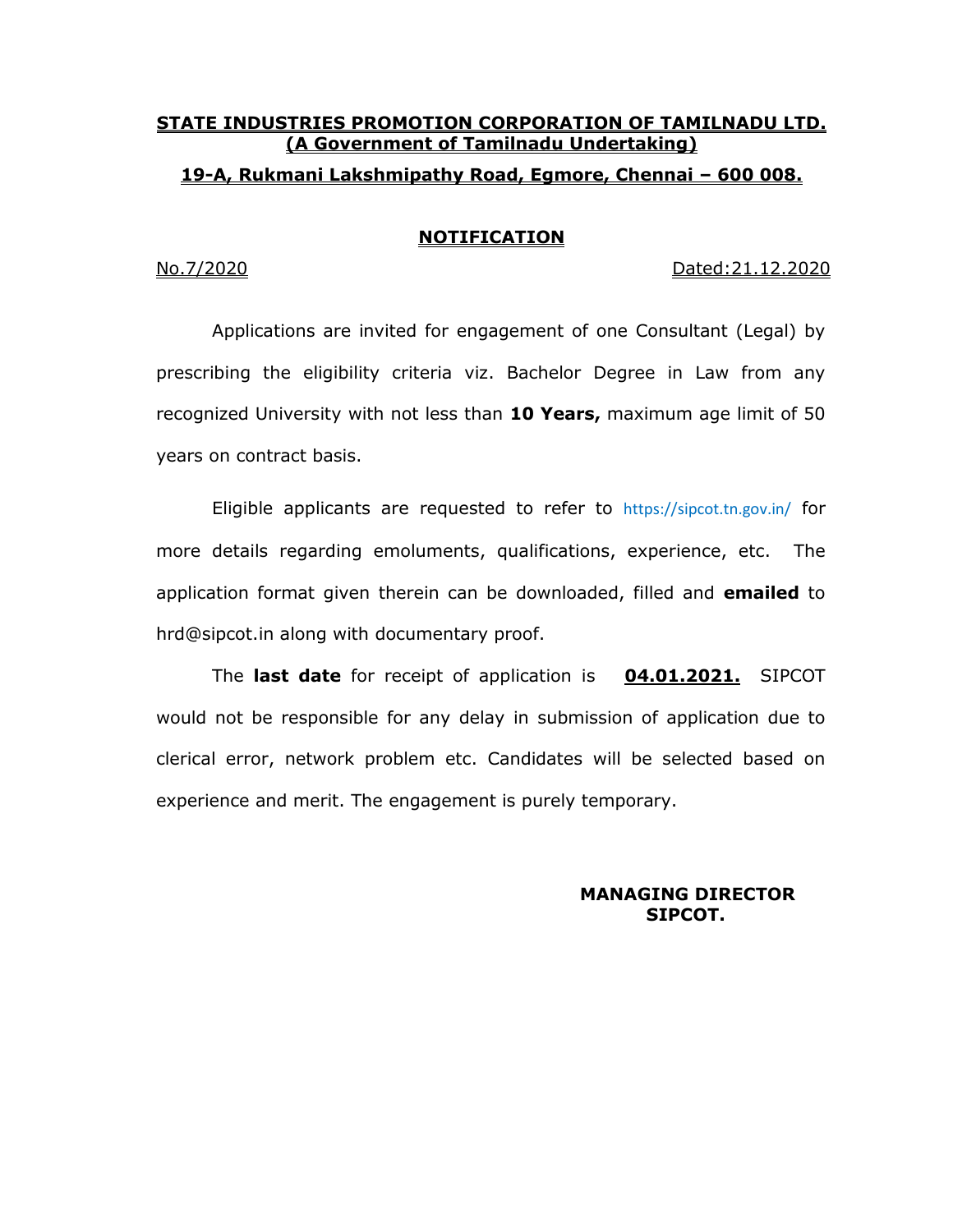# **STATE INDUSTRIES PROMOTION CORPORATION OF TAMILNADU LIMITED 19-A, Rukmani Lakshmipathy Road, Egmore, Chennai – 600 008.**

### Terms of Reference for Consultant (Legal)

### **Background:**

It is proposed to engage one number of Consultant (Legal) on contract basis.

for SIPCOT.

**Qualification**:: Bachelor Degree in Law from any recognized University.

**Experience** :: Not less than **10 Years.** 

**Age limit** :: Maximum age limit of 50 years.

### **Job requirement**::

a) To attend court cases as and when necessary and to render all assistance and to co-ordinate with the Standing Counsels of District Court / High Court and also the Advocate on record before the Hon'ble Superme Court of India as directed by the authorities of SIPCOT.

b) To attend the matters relating to TNPPE Act, 1975, Arbitration matters filed against SIPCOT.

c) To offer opinion / views / remarks to the Projects, Finance (erstwhile F&R), LA, HRD, Incentives & Other Departments files, Invocation of Personal Guarantee, Initiation of Legal action under SFC Act, 1951.

d) Reply Notice to the Counsels, Drafting/Vetting of Petitions/Affidavits/Counter Affidavits, etc. to be filed before the Courts/Tribunals.

e) Vetting of Notices under Revenue Recovery Act, Show Cause Notices to the allottees/Drafting of Sale deeds to the Auction Purchaser, Filing of Caveats, Foreclosure Orders and Recall Orders, Form-66 with Offical Liqiuidator and Liquidation cases.

f) Any sensitive issues relates to the other departments shall be attended by the Consultant (Legal) in co-ordination with the respective officers.

g) In addition to the above, the said Consultant (Legal) will also look after the works as and when assigned by the Managing Director and other higher authorities of SIPCOT in legal matters.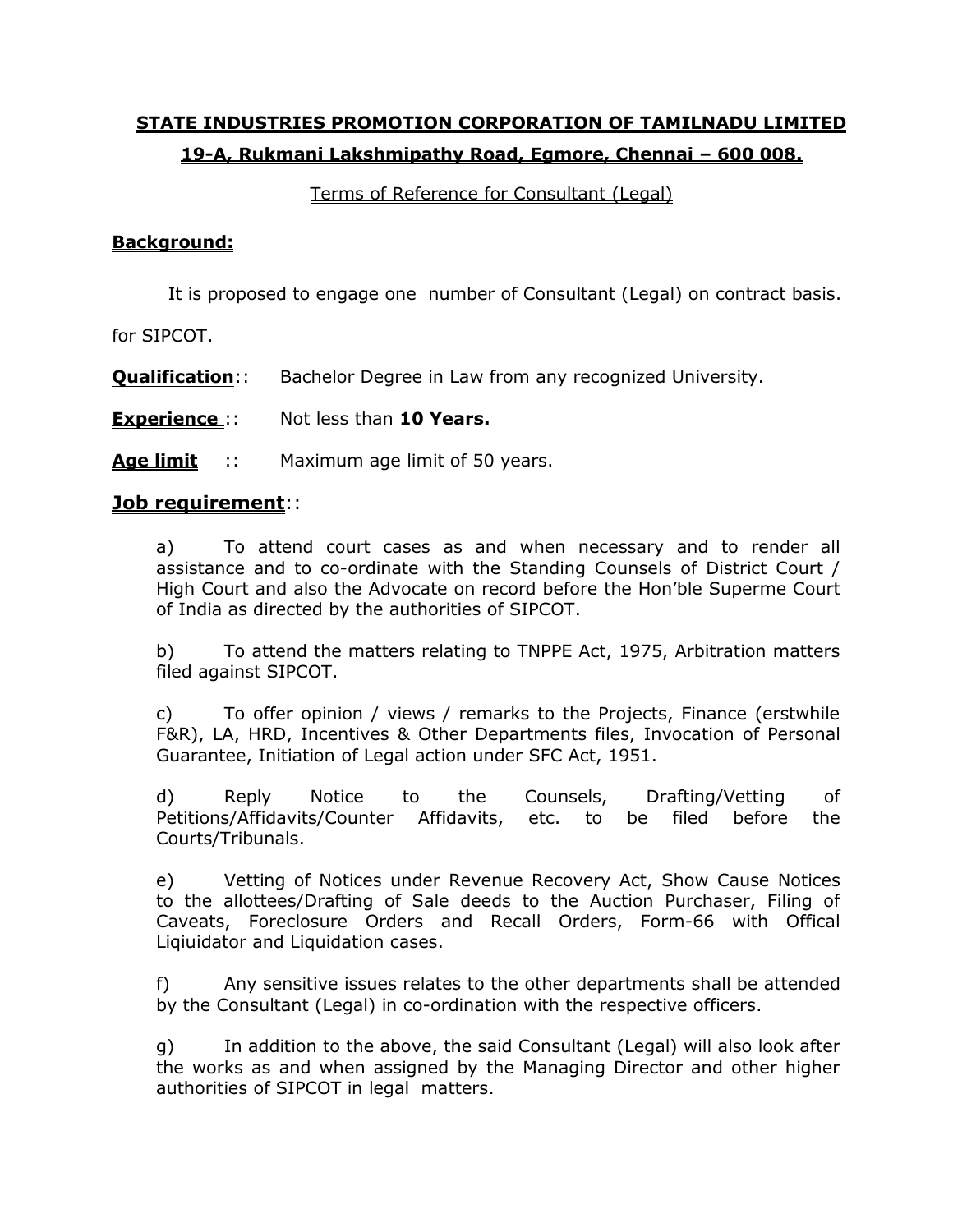**Emoluments**: The annual emoluments will be Rs.12.00 lakhs per annum. TDS will apply.

**Duration of Contract**: The Contract process initially for a period of 2 (two) years which may be extendable for further period of 3 (three) years.

**Condition:** The selected candidate shall not leave or discontinue his service in the Corporation on his own accord without giving one month notice or one month salary in lieu thereof.

#### **MANAGING DIRECTOR SIPCOT.**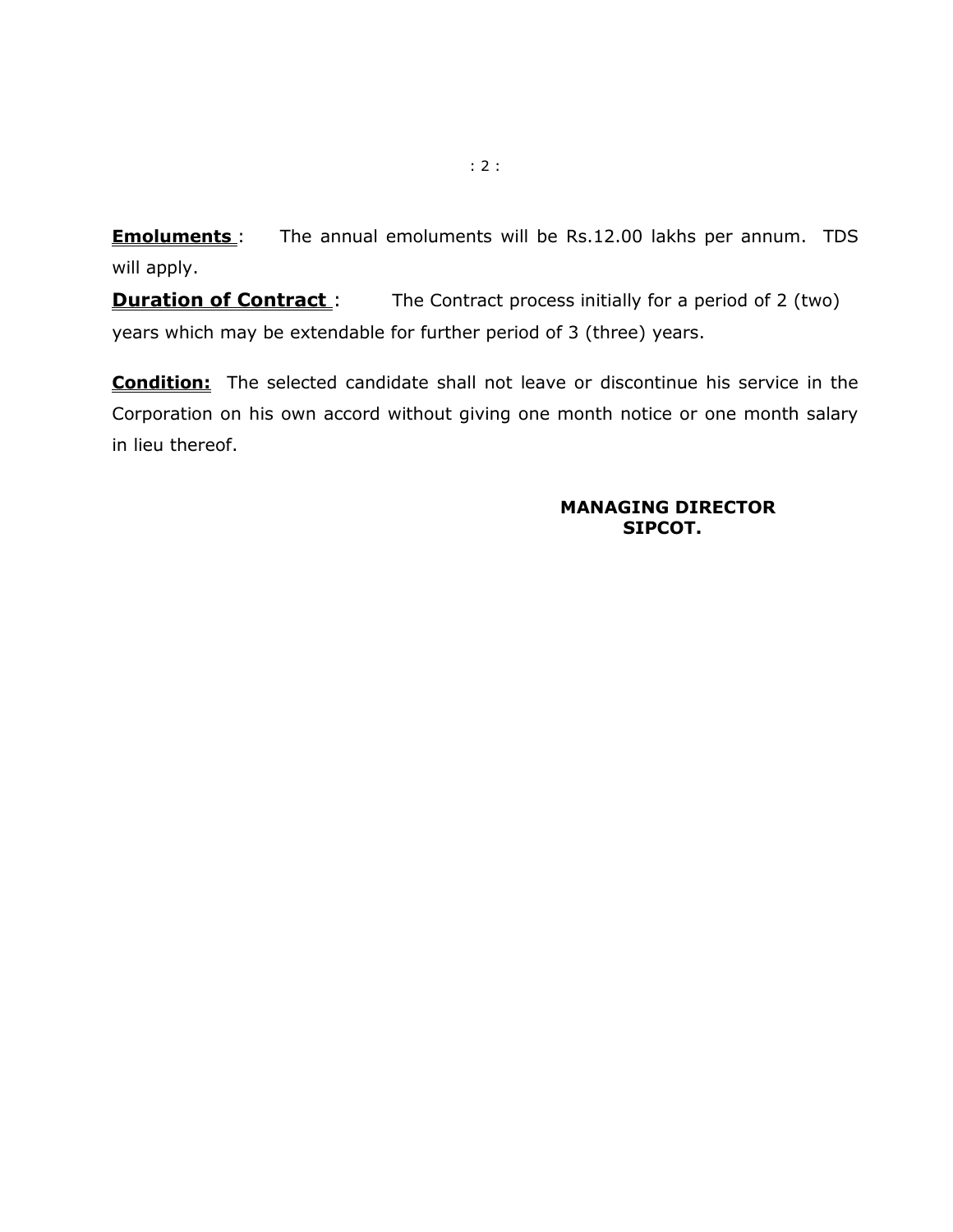# Application for the post of Consultant (Legal)

# (To be filled, scanned and emailed to hrd@sipcot.in)

|  | 2. Father's Name:<br><u> 1989 - Johann Harry Harry Harry Harry Harry Harry Harry Harry Harry Harry Harry Harry Harry Harry Harry Harry</u> | <b>PHOTO</b> |  |  |  |  |  |
|--|--------------------------------------------------------------------------------------------------------------------------------------------|--------------|--|--|--|--|--|
|  |                                                                                                                                            |              |  |  |  |  |  |
|  |                                                                                                                                            |              |  |  |  |  |  |
|  |                                                                                                                                            |              |  |  |  |  |  |
|  |                                                                                                                                            |              |  |  |  |  |  |
|  |                                                                                                                                            |              |  |  |  |  |  |
|  |                                                                                                                                            |              |  |  |  |  |  |
|  |                                                                                                                                            |              |  |  |  |  |  |
|  |                                                                                                                                            |              |  |  |  |  |  |
|  |                                                                                                                                            |              |  |  |  |  |  |
|  |                                                                                                                                            |              |  |  |  |  |  |

12.Educational Qualifications:

| S.No. Educational | Year of | University / | Grade /  | Marks in |
|-------------------|---------|--------------|----------|----------|
| Qualification     | Passing | Board /      | Class    | (9/0)    |
|                   |         | Institute    | obtained |          |
|                   |         |              |          |          |
|                   |         |              |          |          |
|                   |         |              |          |          |
|                   |         |              |          |          |